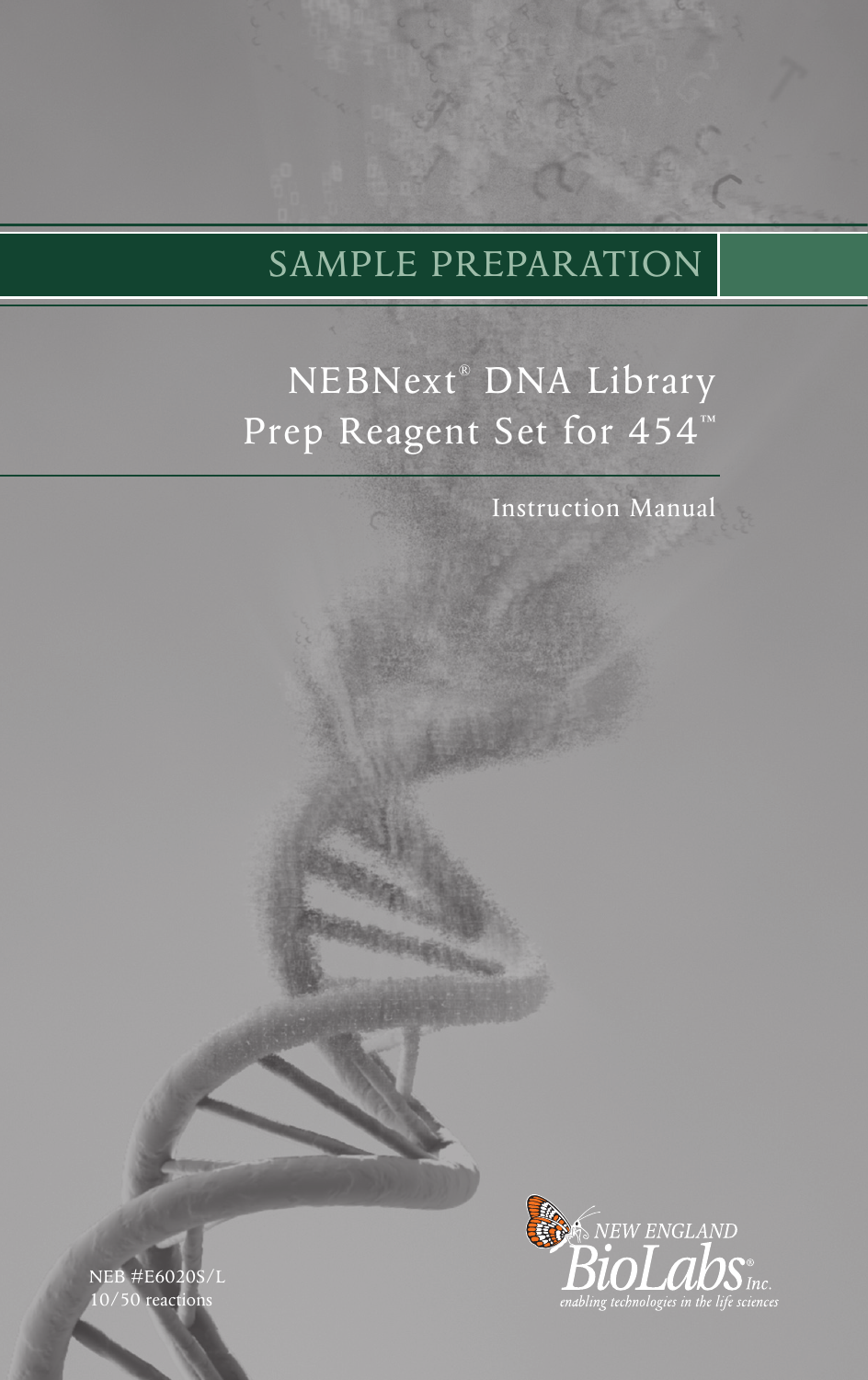MILLI-Q® is a registered trademark of Millipore Corporation. NEBNEXT® a registered trademark of New England Biolabs, Inc. 454™ and GS FLX TITANIUM™ are trademarks of Roche. LITMUS<sup>"</sup> is a trademark of New England Biolabs, Inc.











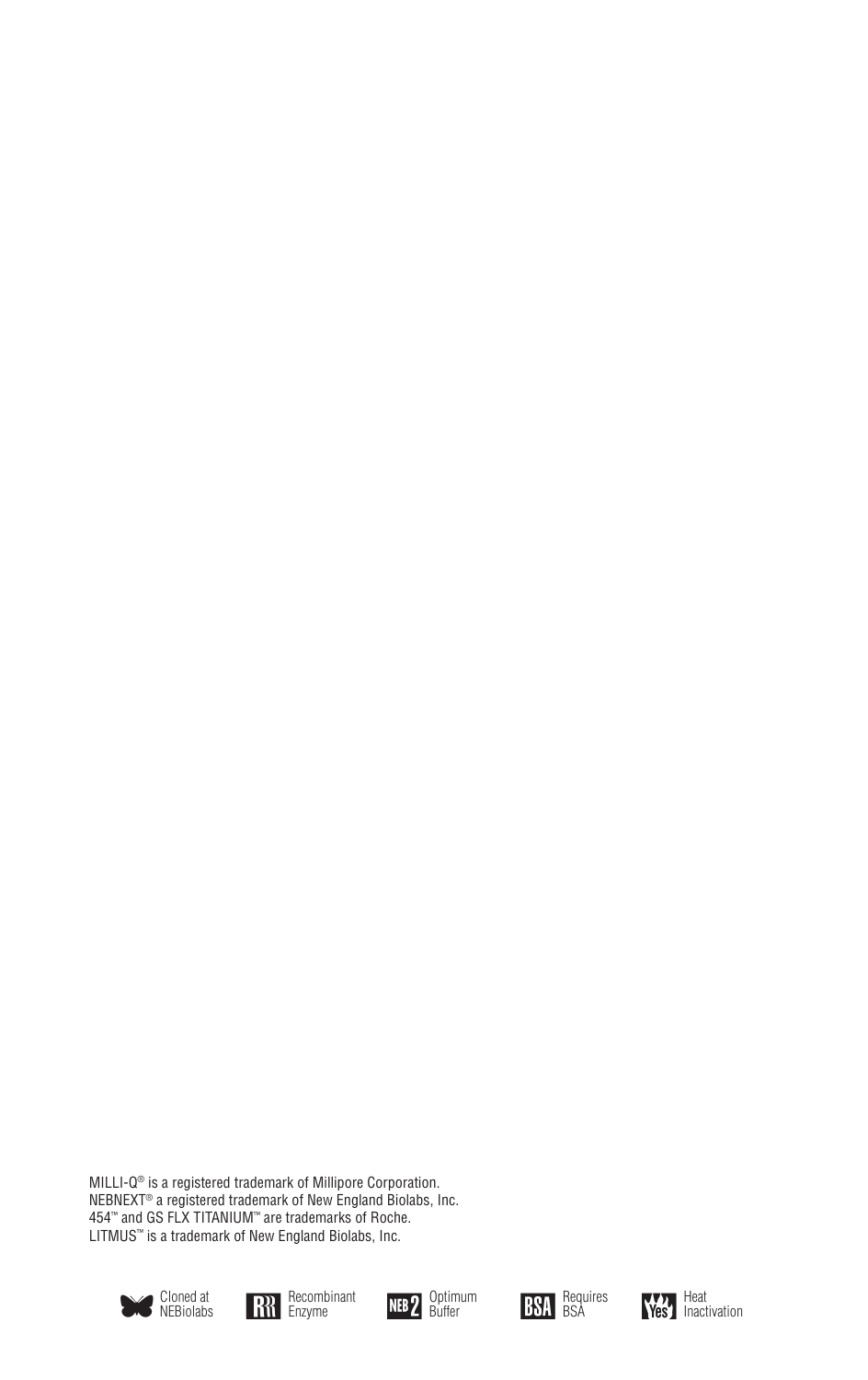## NEBNext DNA Library Prep Reagent Set for 454



# Table of Contents:

| NEBuffer 2 for T4 DNA Polymerase & T4 Polynucleotide Kinase9              |  |
|---------------------------------------------------------------------------|--|
|                                                                           |  |
|                                                                           |  |
|                                                                           |  |
| ThermoPol Reaction Buffer for <i>Bst</i> DNA Polymerase, Large Fragment13 |  |
|                                                                           |  |
|                                                                           |  |
|                                                                           |  |
|                                                                           |  |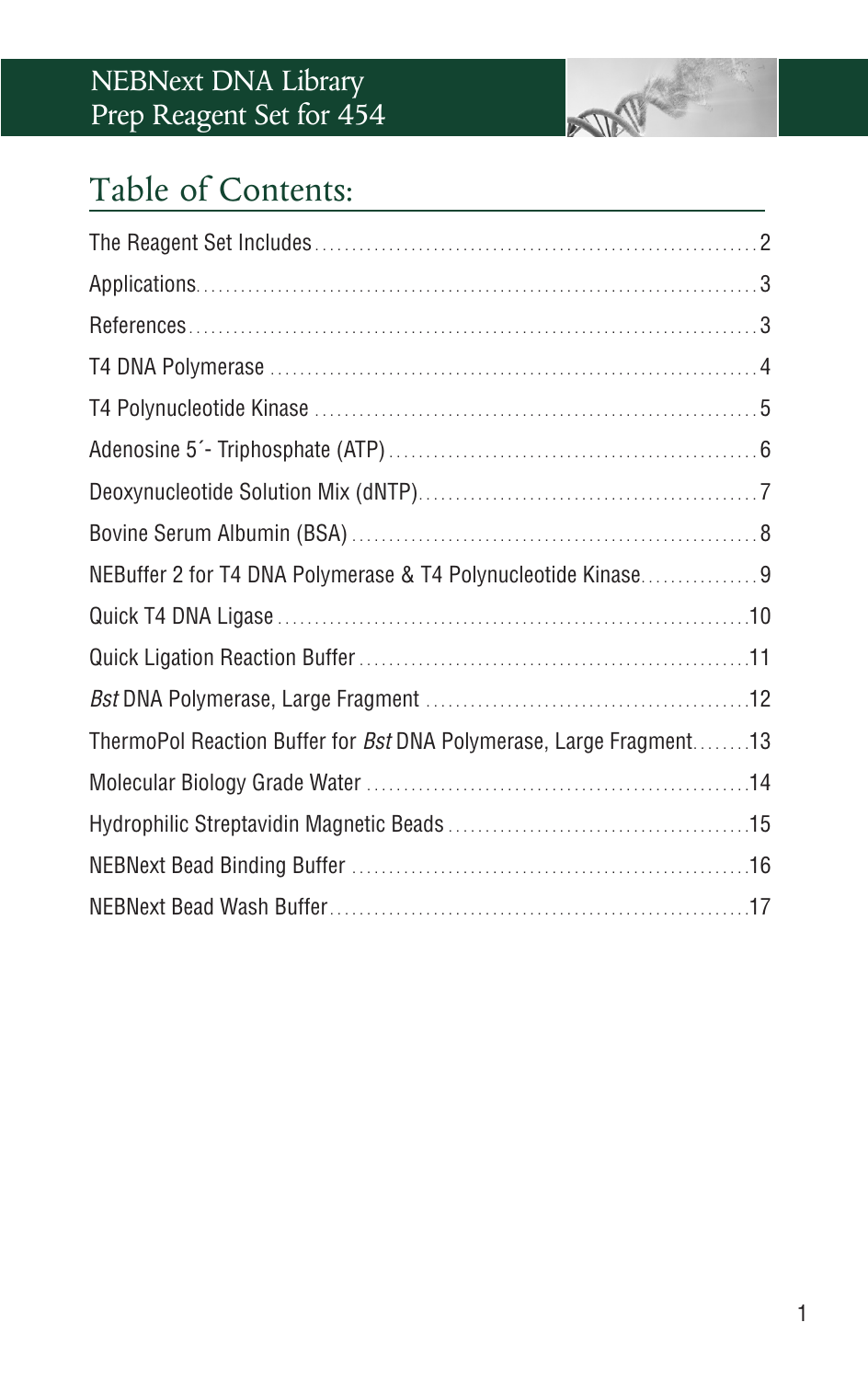# The Reagent Set Includes:

*The volumes provided are sufficient for preparation of up to 10 reactions (NEB #E6020S) and 50 reactions (NEB #E6020L).*

### **Box 1: Store at –20°C**

T4 DNA Polymerase RR

T4 Polynucleotide Kinase R

Adenosine 5´- Triphosphate (ATP), (10 mM)

Deoxynucleotide Solution Mix (dNTP Mix) (10 mM each)

Bovine Serum Albumin (BSA) (10X)

NEBuffer 2 for T4 DNA Polymerase & T4 Polynucleotide Kinase (10X)

Quick T4 DNA Ligase RR

Quick Ligation Reaction Buffer (2X)

*Bst* DNA Polymerase, Large Fragment **RM** 

ThermoPol Reaction Buffer for *Bst* DNA Polymerase, Large Fragment (10X)

Molecular Biology Grade Water

## **Box 2: Store at 4°C**

Hydrophilic Streptavidin Magnetic Beads (4 mg/ml)

NEBNext Bead Binding Buffer (2X)

NEBNext Bead Wash Buffer (1X)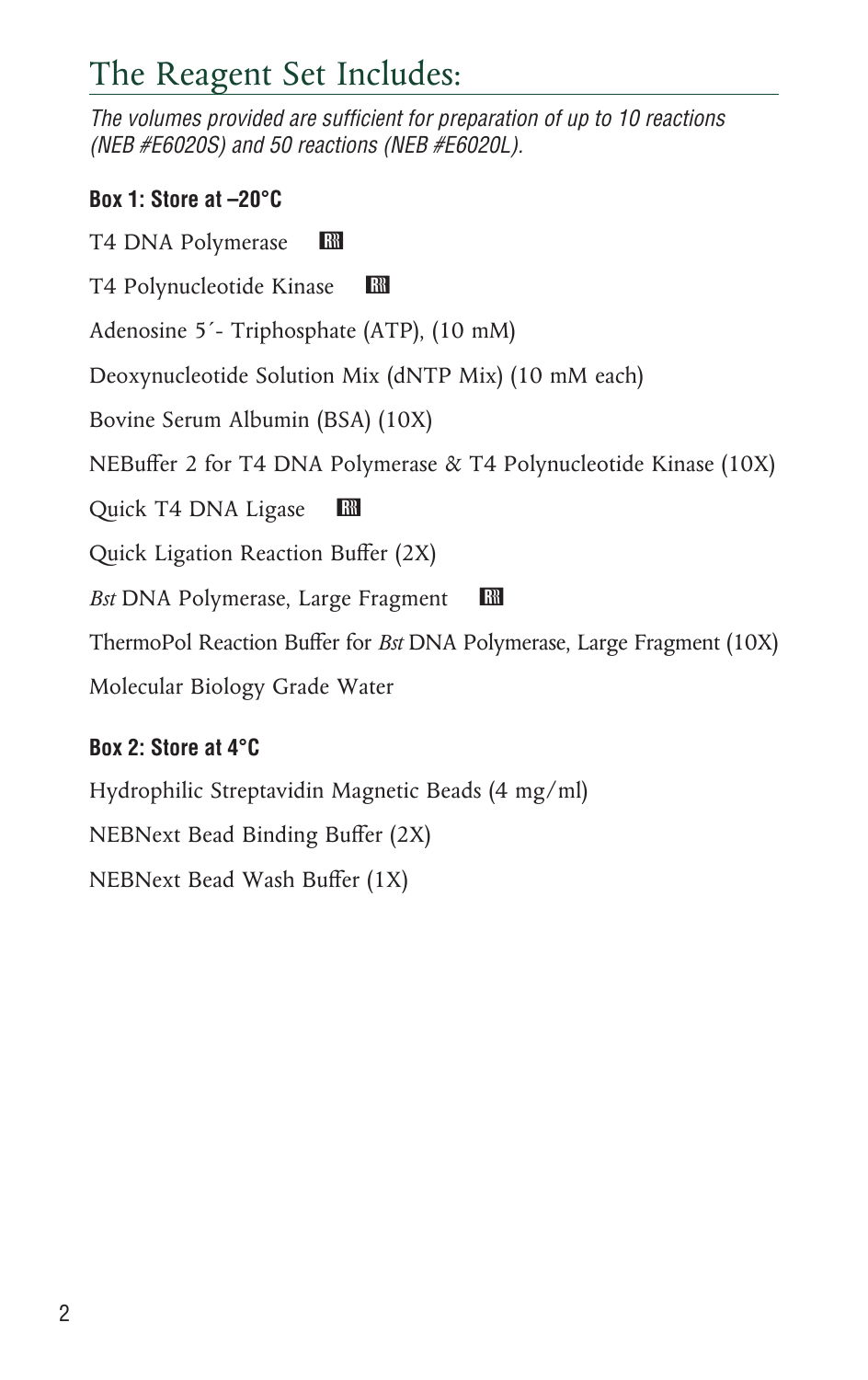# Applications

#### **Refer to your specific sample preparation protocol to determine conditions for use.**

The NEBNext DNA Library Prep Reagent Set for 454 contains enzymes and buffers that are ideally suited for sample preparation for next-generation sequencing (1), and for preparation of single stranded DNA for use in high density hybridization arrays (2) or for genomic subtraction hybridization methods (3). Each of these components must pass rigorous quality control standards and are lot controlled, both individually and as a set of reagents.

**Lot Control:** The lots provided in the NEBNext DNA Library Prep Reagent Set for 454 are managed separately and are qualified by additional functional validation. Individual reagents undergo standard enzyme activity and quality control assays, and also meet stringent criteria in the additional quality controls listed on each individual component page.

**Functional Validation:** Each set of reagents is functionally validated together through construction and sequencing of a genomic DNA library by 454 GS FLX Titanium™ (Roche), and by generation of single stranded DNA.

For larger volume requirements, customized and bulk packaging is available by purchasing through the OEM/Bulks department at NEB. Please contact OEM@neb.com for further information.

- 1. Maricic, T. and S. Paabo (2009). "Optimization of 454 sequencing library preparation from small amounts of DNA permits sequence determination of both DNA strands." *Biotechniques,* 46, 51–52, 54–57.
- 2. Straus, D. and F.M. Ausubel (1990). "Genomic subtraction for cloning DNA corresponding to deletion mutations." *Proc. Natl. Acad. Sci. USA* 87, 1889–1893.
- 3. Zhou, X. and D.T. Wong (2007). "Single nucleotide polymorphism mapping array assay." *Methods Mol. Biol.* 396, 295–314.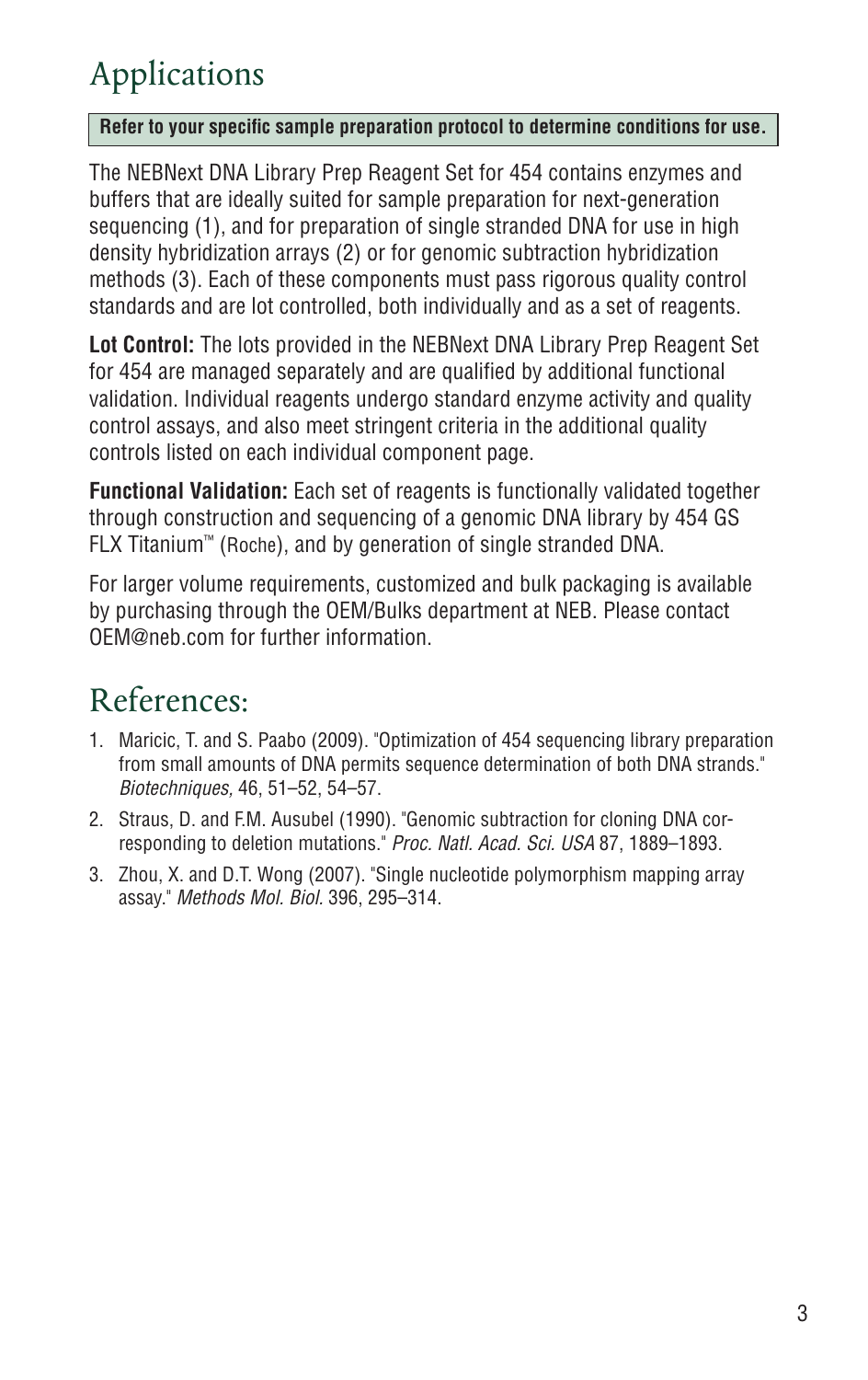## T4 DNA Polymerase

**#E6025A: 0.05 ml #E6025AA: 0.25 ml**

**RH** BSA VA

**Store at –20°C** 

**Description:** T4 DNA Polymerase catalyzes the synthesis of DNA in the  $5 \rightarrow 3'$ direction and requires the presence of template and primer. This enzyme has  $a 3' \rightarrow 5'$  exonuclease activity which is much more active than that found in DNA Polymerase I. Unlike *E. coli* DNA Polymerase I, T4 DNA Polymerase does not have a  $5' \rightarrow 3'$  exonuclease function.

**Source:** Purified from a strain of *E. coli* that carries a T4 DNA Polymerase overproducing plasmid.

 ${\sf Supplied}$  in: 100 mM KPO $_4$  (pH 6.5), 1 mM DTT and 50% glycerol.

## Quality Control Assays

**SDS-PAGE Purity:** SDS-PAGE analysis of this enzyme indicates > 95% enzyme purity.

**Endonuclease Activity:** Incubation of a minimum of 50 units of this enzyme with 1 μg of φX174 RF I DNA in assay buffer for 4 hours at 37°C in 50 μl reactions results in less than 10% conversion to RF II as determined by agarose gel electrophoresis.

**Phosphatase Activity:** Incubation of a minimum of 30 units of this enzyme in protein phosphatase assay buffer (1M diethanolamine @ pH 9.8 and 0.5 mM MgCl<sub>2</sub>) containing 2.5 mM  $\rho$ -nitrophenyl phosphate at 37°C for 4 hours yields no detectable *p*-nitrophenylene anion as determined by spectrophotometric analysis at 405 nm.

**Functional Activity (Nucleotide Incorporation):** One unit of this enzyme incorporates 10 nmol of dNTP into acid-precipitable material in a total reaction volume of 50 μl in 30 minutes at 37°C in 1X T4 DNA Polymerase Reaction Buffer with 33 µM dNTPs including [3 H]-dTTP, 70 µg/ml denatured herring sperm DNA and 50 µg/ml BSA.

### **Lot Controlled**

- 1. Tabor, S. and Struhl, K. (1989). DNA-Dependent DNA Polymerases. In F. M. Ausebel, R. Brent, R. E. Kingston, D. D. Moore, J. G. Seidman, J. A. Smith and K. Struhl (Eds.), *Current Protocols in Molecular Biology* (pp. 3.5.10–3.5.12). New York: John Wiley & Sons Inc.
- 2. Sambrook, J. et al. (1989). *Molecular Cloning: A Laboratory Manual,* (2nd ed.), (pp. 5.44–5.47). Cold Spring Harbor: Cold Spring Harbor Laboratory Press.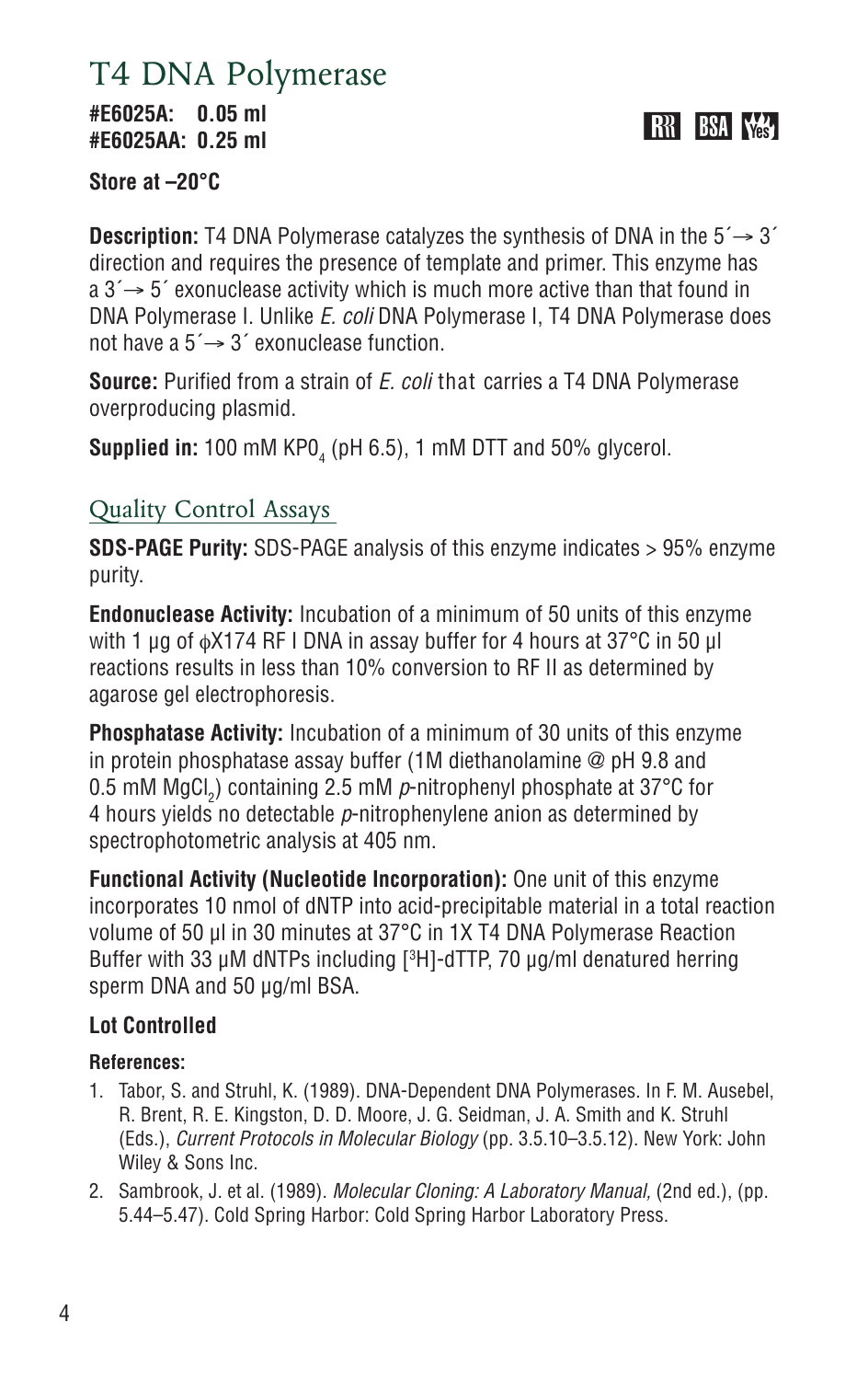# T4 Polynucleotide Kinase

**#E6026A: 0.05 ml #E6026AA: 0.25 ml**



#### **Store at –20°C**

**Description:** Catalyzes the transfer and exchange of P<sub>i</sub> from the γ position of ATP to the 5´-hydroxyl terminus of polynucleotides (double- and single-stranded DNA and RNA) and nucleoside 3´-monophosphates. Polynucleotide Kinase also catalyzes the removal of 3´-phosphoryl groups from 3´-phosphoryl polynucleotides, deoxynucleoside 3´-monophosphates and deoxynucleoside 3´-diphosphates (1).

**Source:** An *E. coli* strain that carries the cloned T4 Polynucleotide Kinase gene. T4 Polynucleotide Kinase is purified by a modification of the method of Richardson (1).

**Supplied in:** 50 mM KCl, 10 mM Tris-HCl (pH 7.4), 0.1 mM EDTA, 1 mM dithiothreitol, 0.1 µM ATP and 50% glycerol.

**Quality Assurance:** Free of exonuclease, phosphatase, endonuclease and RNase activities. Each lot is tested under 5´-end-labeling conditions to assure maximal transfer of [32P].

### Quality Control Assays

**SDS-PAGE Purity:** SDS-PAGE analysis of this enzyme indicates > 95% enzyme purity.

**16-Hour Incubation:** 50 μl reactions containing a minimum of 10 units of this enzyme and 1 μg of HaeIII digested φX174 RF I DNA incubated for 16 hours at 37°C results in no detectable non-specific nuclease degradation as determined by agarose gel electrophoresis. 50 μl reactions containing a minimum of 10 units of this enzyme and 1 ug T3 DNA incubated for 16 hours at 37°C also results in no detectable non-specific nuclease degradation as determined by agarose gel electrophoresis.

**Endonuclease Activity:** Incubation of a minimum of 200 units of this enzyme with 1 μg of φX174 RF I DNA in assay buffer for 4 hours at 37°C in 50 μl reactions results in less than 10% conversion to RF II as determined by agarose gel electrophoresis.

**Phosphatase Activity:** Incubation of a minimum of 100 units of this enzyme in protein phosphatase assay buffer (1M diethanolamine @ pH 9.8 and 0.5 mM MgCl<sub>2</sub>) containing 2.5 mM *p*-nitrophenyl phosphate at 37°C for 4 hours yields no detectable *p*-nitrophenylene anion as determined by spectrophotometric analysis at 405 nm.

**RNase Activity:** Incubation of a minimum of 100 units of this enzyme with 2 μg MS2 phage RNA for 1 hour at 37°C in 50 μl 1X T4 Polynucleotide Kinase Reaction Buffer followed by agarose gel electrophoresis shows no degradation. Incubation of 10 units of this enzyme with 40 ng of a FAM- labeled RNA transcript for 16 hours at 37°C results in no detectable RNase activity as determined by polyacrylamide gel electrophoresis.

**Exonuclease Activity:** Incubation of 300 units of enzyme with 1 μg sonicated [3 H] DNA (10<sup>5</sup> cpm/µg) for 4 hours at 37°C in 50 µl reaction buffer released < 0.1% radioactivity.

**Functional Activity (Labeling):**  $^{32}$ P end labeling of 5´-hydroxyl terminated d(T)<sub>8</sub> with a minimum of 50 units of this enzyme for 30 minutes at 37°C in 50 µl 1X T4 Polynucleotide Kinase Buffer followed by 20% acrylamide gel electrophoresis reveals that less than 1% of the product has been degraded by exonuclease or phosphatase activities.

#### **Lot Controlled**

- 1. Richardson, C.C. (1981). In P.D. Boyer (Ed.), *The Enzymes* Vol. 14, (pp. 299–314). San Diego: Academic Press.
- 2. Sambrook, J. et al. (1989) *Molecular Cloning*: *A Laboratory Manual*, (2nd ed.), (pp. 10.59–10.67, 11.31–11.33). Cold Spring Harbor: Cold Spring Harbor Laboratory Press.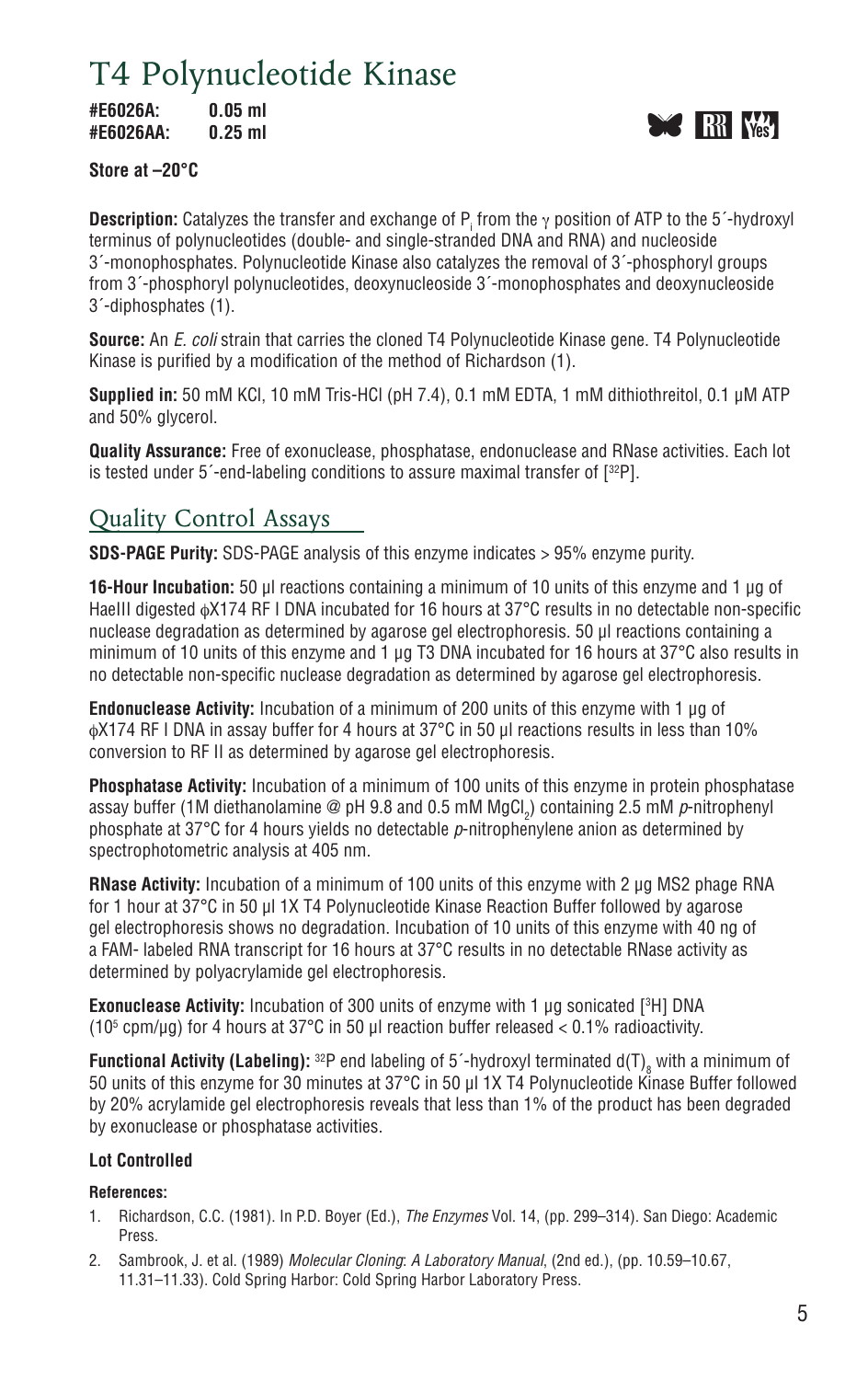# Adenosine 5´- Triphosphate (ATP)

**#E6024AA: 0.25 ml**

**#E6024A: 0.05 ml Concentration: 10 mM**

### **Store at –20°C**

**Description:** Adenosine 5´-Triphosphate (ATP) is a substrate for ATP-dependent enzyme systems.

**Supplied in:** Sterile purified water adjusted to pH 7.0 with NaOH.

**Molecular Weight:** 551.2 daltons (disodium salt)

## Quality Control Assays

**16-Hour Incubation:** 50 μl reactions containing a minimum of 0.2 mM ATP and 1 μg of HaeIII digested φX174 RF I DNA incubated for 16 hours at 37°C results in no detectable non-specific nuclease degradation as determined by agarose gel electrophoresis. 50 μl reactions containing 0.2 mM ATP and 1 μg T3 DNA incubated for 16 hours at 37°C also results in no detectable non-specific nuclease degradation as determined by agarose gel electrophoresis.

**RNase Activity:** Incubation of a minimum of 0.1 mM ATP with 40 ng of a FAMlabeled RNA transcript for 16 hours at 37°C results in no detectable RNase activity as determined by polyacrylamide gel electrophoresis.

**Phosphatase Activity:** Incubation of a minimum of 1 mM ATP in protein phosphatase assay buffer (1 M diethanolamine @ pH 9.8 and 0.5 mM MgCl $_2)$ containing 2.5 mM *p*-nitrophenyl phosphate at 37°C for 4 hours yields no detectable *p*-nitrophenylene anion as determined by spectrophotometric analysis at 405 nm.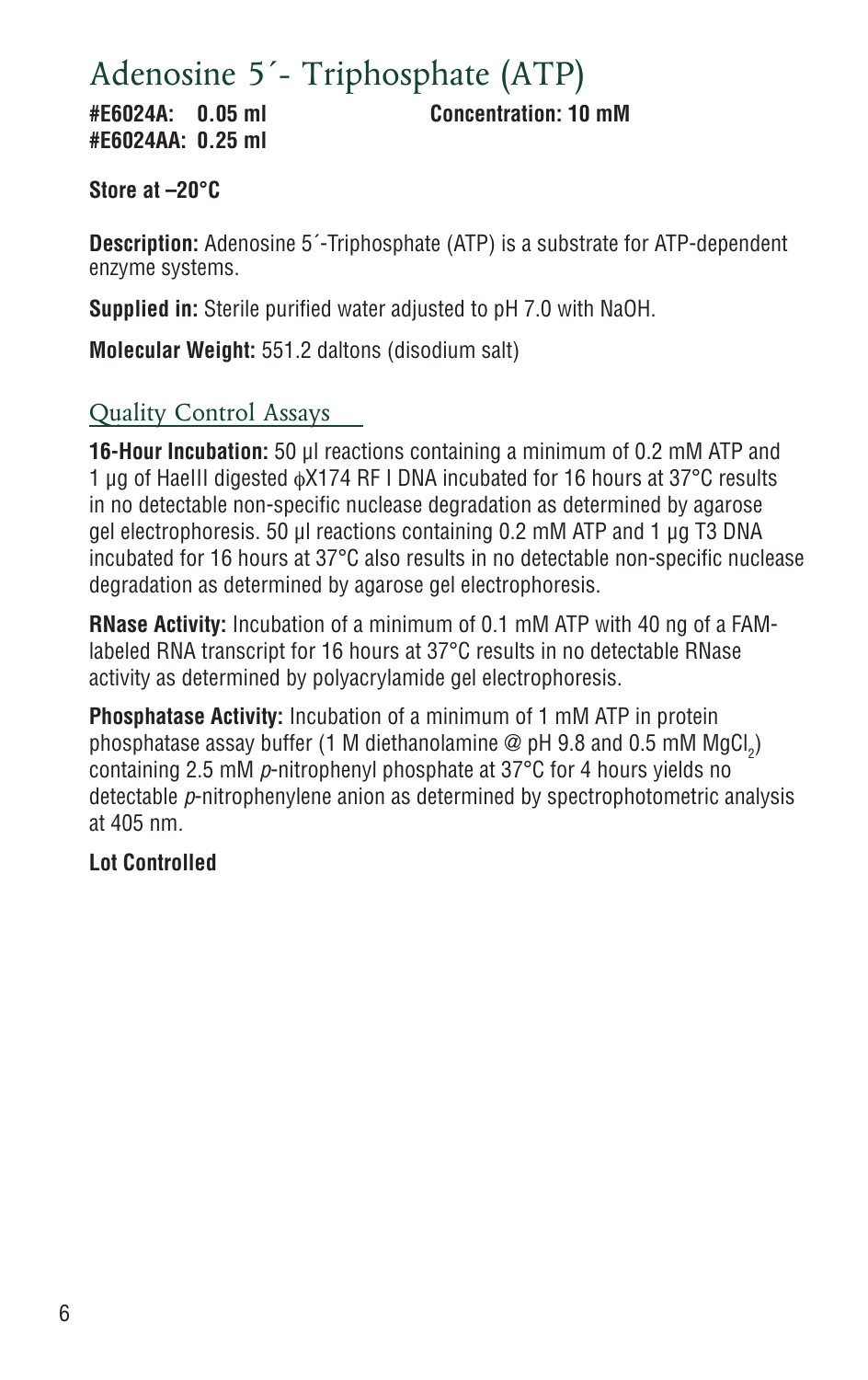# Deoxynucleotide Solution Mix

**#E6023A: 0.04 ml 10 mM each dNTP #E6023AA: 0.20 ml**

**Store at –20°C** 

**Description:** Deoxynucleotide Solution Mix (dNTP Mix) is an equimolar solution of ultrapure dATP, dCTP, dGTP and dTTP.

**Supplied in:** Milli-Q® water (Millipore Corporation) as a sodium salt at pH 7.5.

**Concentration:** Each nucleotide is supplied at a concentration of 10 mM. (40 mM total nucleotide concentration).

**Quality Assurance:** Nucleotide solutions are certified free of nucleases and phosphatases.

**Notes:** Storing nucleotide triphosphates in solutions containing magnesium promotes triphosphate degradation.

## Quality Control Assays

**16-Hour Incubation:** 50 μl reactions containing a minimum of 2 mM dNTPs and 1 μg of HaeIII digested φX174 RF I DNA incubated for 16 hours at 37°C results in no detectable non-specific nuclease degradation as determined by agarose gel electrophoresis. 50 μl reactions containing a minimum of 2 mM dNTPs and 1 μg T3 DNA incubated for 16 hours at 37°C also results in no detectable non-specific nuclease degradation as determined by agarose gel electrophoresis.

**RNase Activity:** Incubation of 1 mM dNTPs with 40 ng of a FAM-labeled RNA transcript for 16 hours at 37°C results in no detectable RNase activity as determined by polyacrylamide gel electrophoresis.

**Phosphatase Activity:** Incubation of a minimum of 5 mM dNTPs in protein phosphatase assay buffer (1M diethanolamine @ pH 9.8 and 0.5 mM MgCl $_2)$ containing 2.5 mM *p*-nitrophenyl phosphate at 37°C for 4 hours yields no detectable *p*-nitrophenylene anion as determined by spectrophotometric analysis at 405 nm.

**HPLC:** dNTP purity is determined by HPLC to be > 99%.

**Functional Activity (PCR):** The dNTPs are tested in 25 cycles of PCR amplification generating 0.5 kb, 2 kb, and 5kb amplicons from lambda DNA.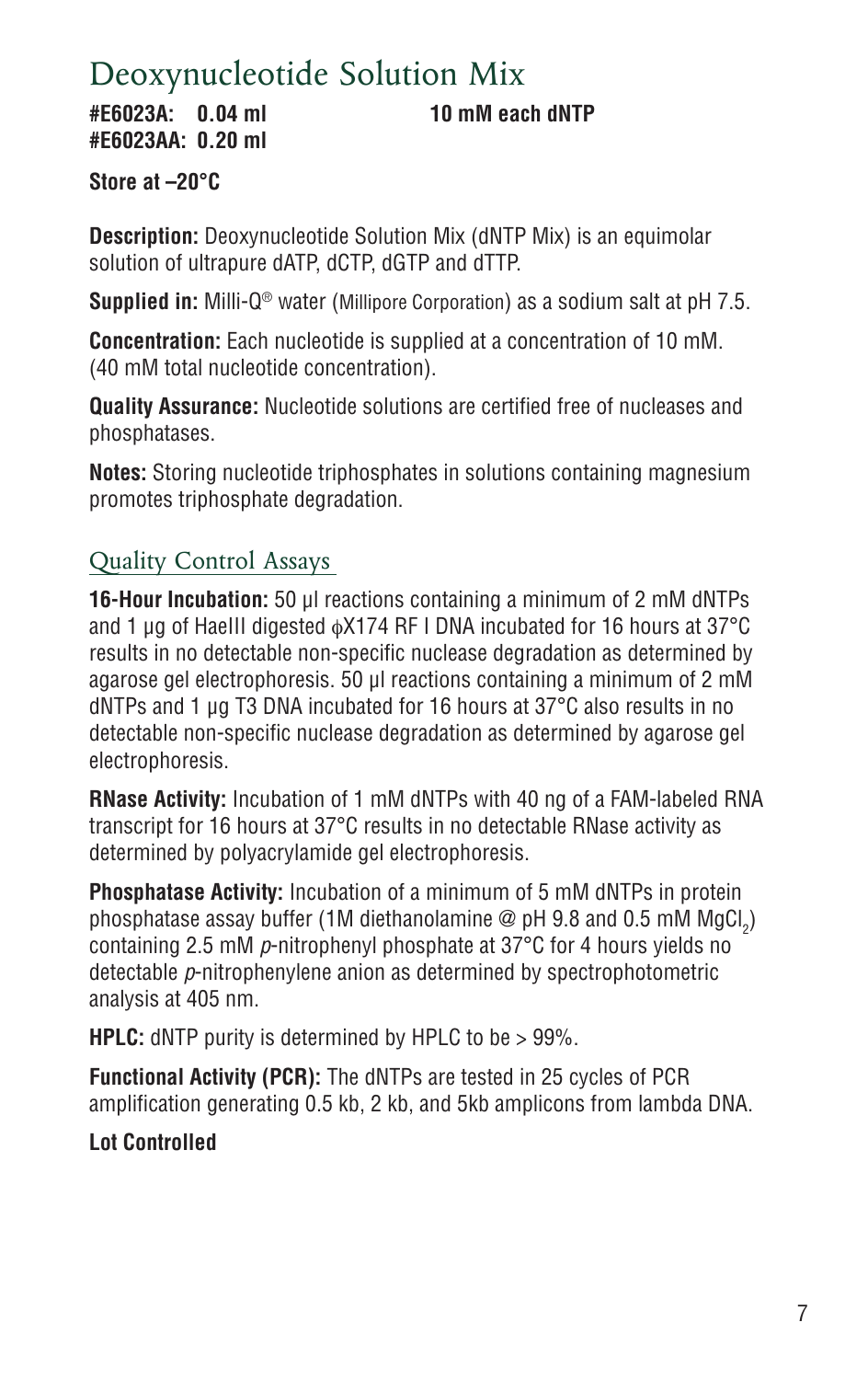# Bovine Serum Albumin (BSA)

**#E6022A: 0.05 ml Concentration: 10X #E6022AA: 0.25 ml**

**Store at –20°C** 

**Description:** Bovine Serum Albumin (BSA) is supplied to prevent adhesion of the enzyme to reaction tubes, pipette surfaces and to stabilize proteins during incubation.

**Supplied in:** 20 mM KPO<sub>4</sub>, 50 mM NaCl, 0.1 mM EDTA, 5% glycerol (pH 7.0 @ 25°C).

## Quality Control Assays

**16-Hour Incubation:** 50 μl reactions containing a minimum of 50 μg of BSA with 1 μg of HaeIII digested φX174 RF I DNA incubated for 16 hours at 37°C results in no detectable non-specific nuclease degradation as determined by agarose gel electrophoresis.

50 µl reactions containing a minimum of 50 µg of BSA with 1 µg T3 DNA incubated for 16 hours at 37°C also results in no detectable non-specific nuclease degradation as determined by agarose gel electrophoresis.

**Endonuclease Activity:** Incubation of a minimum of 50 µg of BSA with 1 μg of φX174 RF I DNA for 4 hours at 37°C in 50 μl reactions results in less than 10% conversion to RF II as determined by agarose gel electrophoresis.

**RNase Activity:** Incubation of 50 µg of BSA with 1 µg of ssRNA Ladder (NEB #N0362) for 1 hour at 37°C in 50 µl assay buffer results in no detectable RNase activity as determined by polyacrylamide gel electrophoresis.

Incubation of 10 µg of BSA with 40 ng of FAM-Labeled RNA transcript for 16 hours at 37°C in 50 µl assay buffer results in no detectable RNase activity as determined by polyacrylamide gel electrophoresis.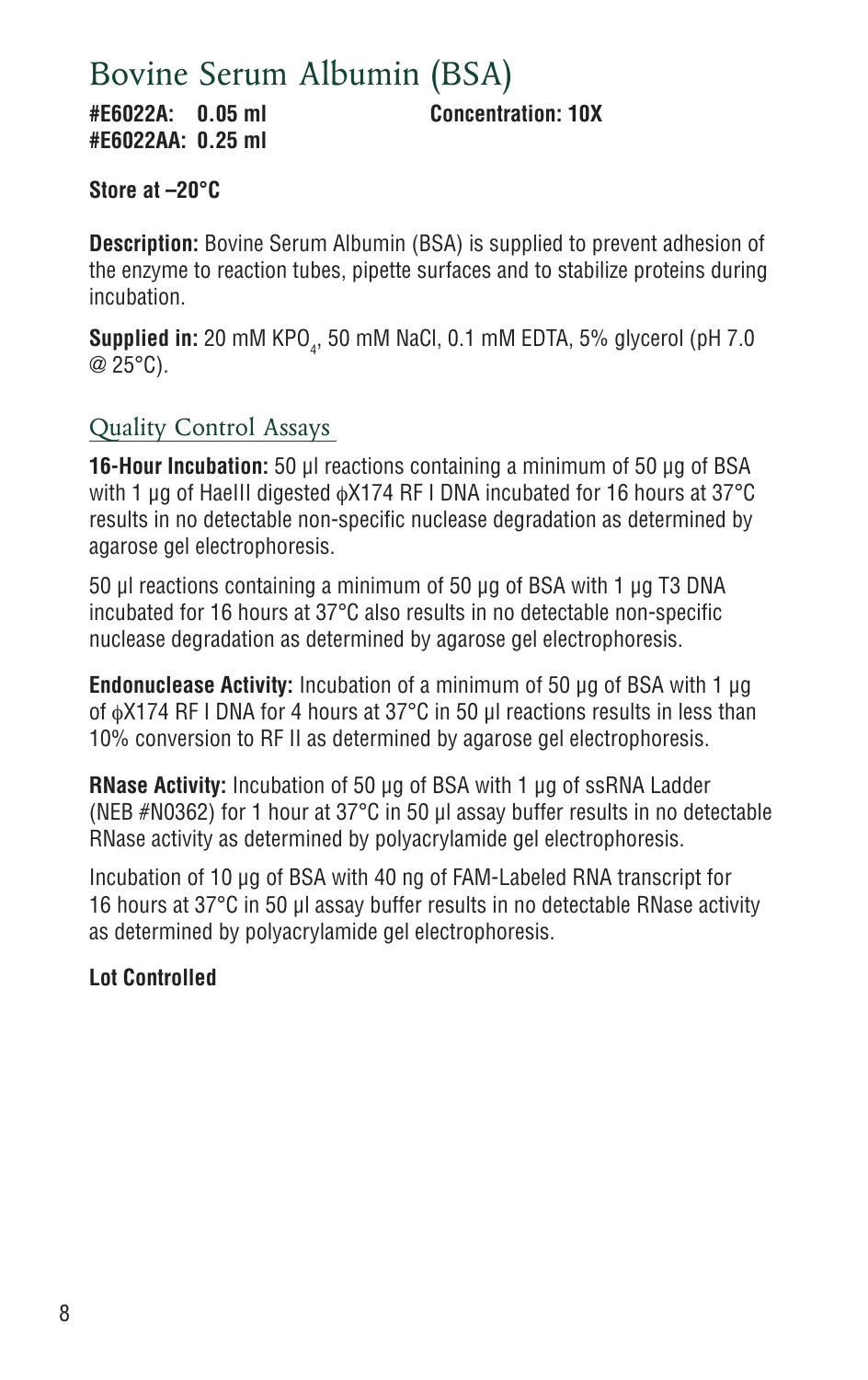# NEBuffer 2 for T4 DNA Polymerase & T4 Polynucleotide Kinase

**#E6021AA: 0.25 ml**

**#E6021A: 0.05 ml Concentration: 10X**

**Store at –20°C** 

**1X NEBuffer 2:** 50 mM NaCl

10 mM Tris-HCl 10 mM MgCl<sub>2</sub> 1 mM DTT pH 7.9 @ 25°C

## Quality Control Assays

**16-Hour Incubation:** 50 μl reactions containing this reaction buffer at 1X concentration and 1 μg of HaeIII digested φX174 RF I DNA incubated for 16 hours at 37°C results in no detectable non-specific nuclease degradation as determined by agarose gel electrophoresis. 50 μl reactions containing this reaction buffer at 1X concentration and 1 μg T3 DNA incubated for 16 hours at 37°C also results in no detectable non-specific nuclease degradation as determined by agarose gel electrophoresis.

**Endonuclease Activity:** Incubation of this reaction buffer at a 1X concentration with 1 μg of φX174 RF I DNA for 4 hours at 37°C in 50 μl reactions results in less than 10% conversion to RF II as determined by agarose gel electrophoresis.

**RNase Activity:** Incubation of this reaction buffer at 1X concentration with 40 ng of a FAM-labeled RNA transcript for 16 hours at 37°C results in no detectable RNase activity as determined by polyacrylamide gel electrophoresis.

**Phosphatase Activity:** Incubation of this reaction buffer at a 1X concentration in protein phosphatase assay buffer (1 M diethanolamine @ pH 9.8 and 0.5 mM MgCl<sub>2</sub>) containing 2.5 mM  $\rho$ -nitrophenyl phosphate at 37°C for 4 hours yields no detectable *p*-nitrophenylene anion as determined by spectrophotometric analysis at 405 nm.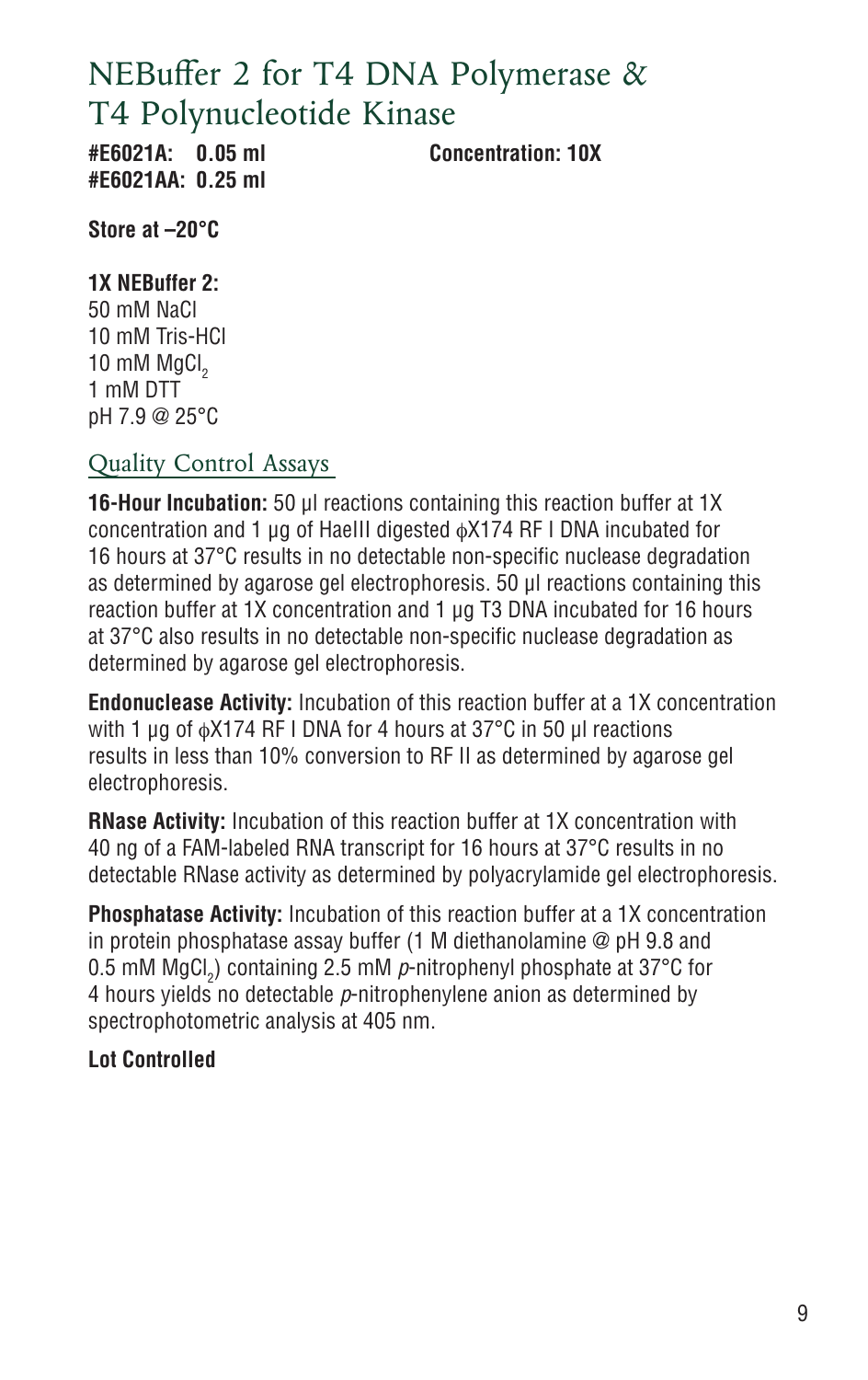# Quick T4 DNA Ligase

**#E6028A: 0.05 ml #E6028AA: 0.25 ml**

**RR** W

**Store at –20°C** 

### Quality Control Assays

**SDS-PAGE Purity:** SDS-PAGE analysis of this enzyme indicates > 95% enzyme purity.

**16-Hour Incubation:** 50 μl reactions containing a minimum of 2,000 units of this enzyme and 1 μg of HaeIII digested φX174 RF I DNA incubated for 16 hours at 37°C results in no detectable non-specific nuclease degradation as determined by agarose gel electrophoresis. 50 μl reactions containing a minimum of 2,000 units of this enzyme and 1 μg T3 DNA incubated for 16 hours at 37°C also results in no detectable non-specific nuclease degradation as determined by agarose gel electrophoresis.

**Endonuclease Activity:** Incubation of a minimum of 3,200 units of this enzyme with 1 μg of φX174 RF I DNA in assay buffer for 4 hours at 37°C in 50 μl reactions results in less than 10% conversion to RF II as determined by agarose gel electrophoresis.

**Phosphatase Activity:** Incubation of a minimum of 20,000 units of this enzyme in protein phosphatase assay buffer (1 M diethanolamine @ pH 9.8 and 0.5 mM MgCl $_2$ ) containing 2.5 mM *p*-nitrophenyl phosphate at 37°C for 4 hours yields no detectable *p*-nitrophenylene anion as determined by spectrophotometric analysis at 405 nm.

**RNase Activity:** Incubation of a minimum of 2,000 units of this enzyme with 40 ng of a FAMlabeled RNA transcript for 16 hours at 37°C results in no detectable RNase activity as determined by polyacrylamide gel electrophoresis.

**Exonuclease Activity:** Incubation of a minimum of 3,200 units of this enzyme with 1 μg sonicated [3H] DNA (105 cpm/µg) for 4 hours at 37°C in 50 µl reaction buffer releases < 0.1% radioactivity.

**Functional Activity (Blunt End Ligation):** 50 μl reactions containing a 0.5 µl Quick T4 DNA Ligase, 18 μg HaeIII digested φX174 and 1X T4 DNA Ligase Buffer incubated at 16°C for 7.5 min results in > 95% of fragments ligated as determined by agarose gel electrophoresis.

**Functional Activity (Cohesive End Ligation):** 20 μl reactions containing 0.5 µl Quick T4 DNA Ligase, 12 µg HindIII digested lambda DNA and 1X T4 DNA Ligase Buffer incubated at 37°C overnight results in > 95% of fragments ligated as determined by agarose gel electrophoresis. Redigestion of the ligated products, 50 μl reactions containing 6 μg of the ligated fragments, 40 units HindIII, and 1X NEBuffer 2 incubated at 37°C for 2 hours, results in no detectable undigested fragments as determined by agarose gel electrophoresis.

**Functional Activity (Adapter Ligation):** 50 μl reactions containing 0.125 µl Quick T4 DNA Ligase, 8 nmol 12 bp adapter, and 1X T4 DNA Ligase Buffer incubated at 16°C overnight results in no detectable unligated adapter as determined by agarose gel electrophoresis.

**Functional Activity (Transformation):** After a five-minute ligation of linearized, dephosphorylated LITMUS™ 28 (containing either blunt [EcoRV] or cohesive [HindIII] ends) and a mixture of compatible insert fragments, transformation into chemically competent *E. coli* DH-5 alpha cells yields a minimum of 1 x 10 $^{\rm 6}$  recombinant transformants per  $\mu$ g plasmid DNA.

#### **Lot Controlled**

- 1. Engler, M. J. and Richardson, C. C. (1982). In P. D. Boyer (Ed.), *The Enzymes* Vol. 5, (p. 3). San Diego: Academic Press.
- 2. Remaut, E., Tsao, H. and Fiers, W. (1983) *Gene,* 22, 103–113.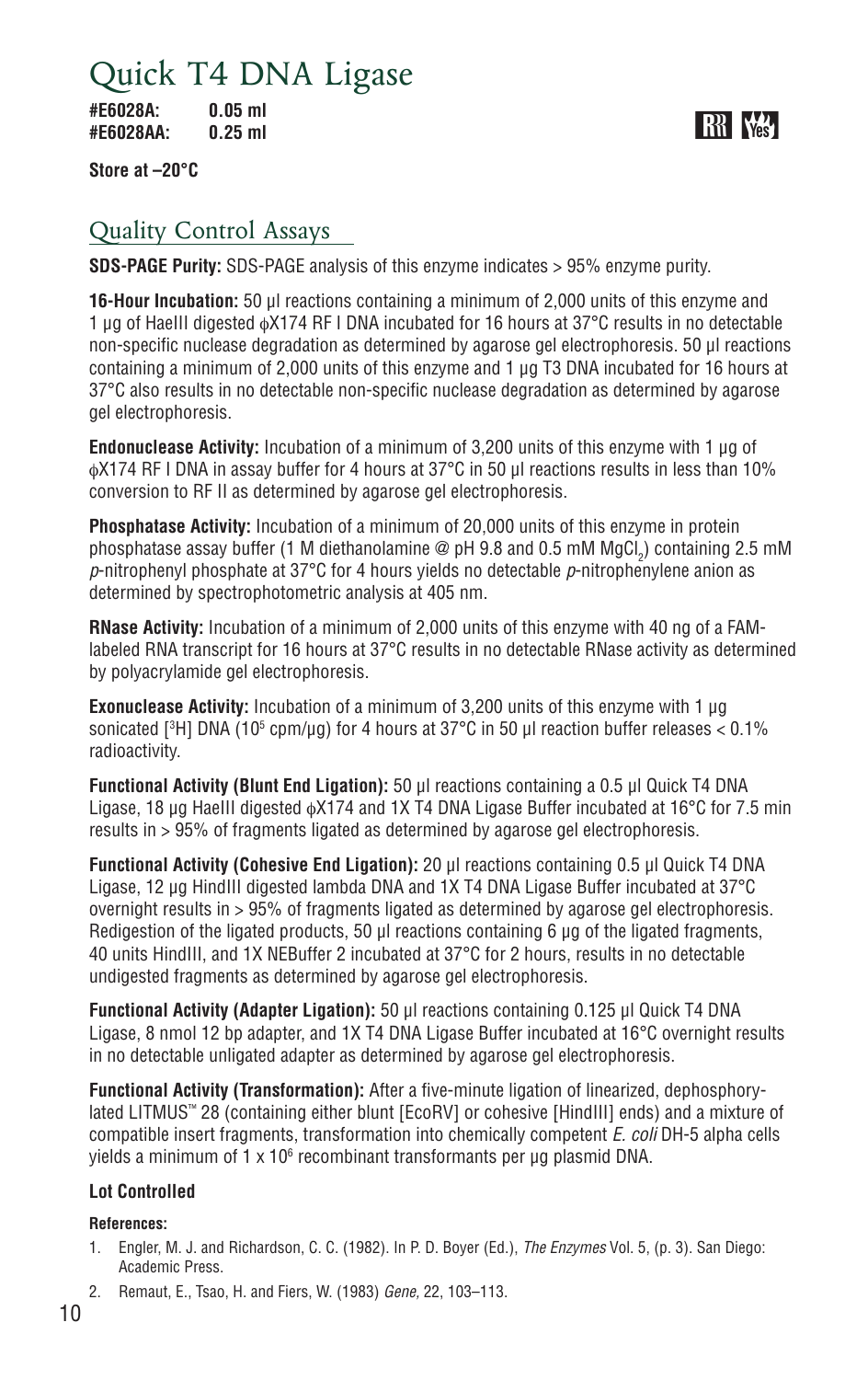# Quick Ligation Reaction Buffer

**#E6027A: 0.2 ml Concentration: 2X #E6027AA: 1.0 ml**

**Store at –20°C** 

#### **1X Quick Ligation Reaction Buffer:**

66 mM Tris-HCl  $10 \text{ mM }$  MaCl<sub>2</sub> 1 mM dithiothreitol 1 mM ATP 7.5% Polyethylene glycol (PEG 6000) pH 7.6 @ 25°C

### Quality Control Assays

**16-Hour Incubation:** 50 μl reactions containing this reaction buffer at 1X concentration and 1 μg of HaeIII digested φX174 RF I DNA incubated for 16 hours at 37°C results in no detectable non-specific nuclease degradation as determined by agarose gel electrophoresis. 50 μl reactions containing this reaction buffer at 1X concentration and 1 μg T3 DNA incubated for 16 hours at 37°C also results in no detectable non-specific nuclease degradation as determined by agarose gel electrophoresis.

**Endonuclease Activity:** Incubation of this reaction buffer at a 1X concentration with 1 μg of φX174 RF I DNA for 4 hours at 37°C in 50 μl reactions results in less than 10% conversion to RF II as determined by agarose gel electrophoresis.

**RNase Activity:** Incubation of this reaction buffer at 1X concentration with 40 ng of a FAM-labeled RNA transcript for 16 hours at 37°C results in no detectable RNase activity as determined by polyacrylamide gel electrophoresis.

**Phosphatase Activity:** Incubation of this reaction buffer at a 1X concentration in protein phosphatase assay buffer (1 M diethanolamine @ pH 9.8 and 0.5 mM MgCl<sub>2</sub>) containing 2.5 mM  $\rho$ -nitrophenyl phosphate at 37°C for 4 hours yields no detectable *p*-nitrophenylene anion as determined by spectrophotometric analysis at 405 nm.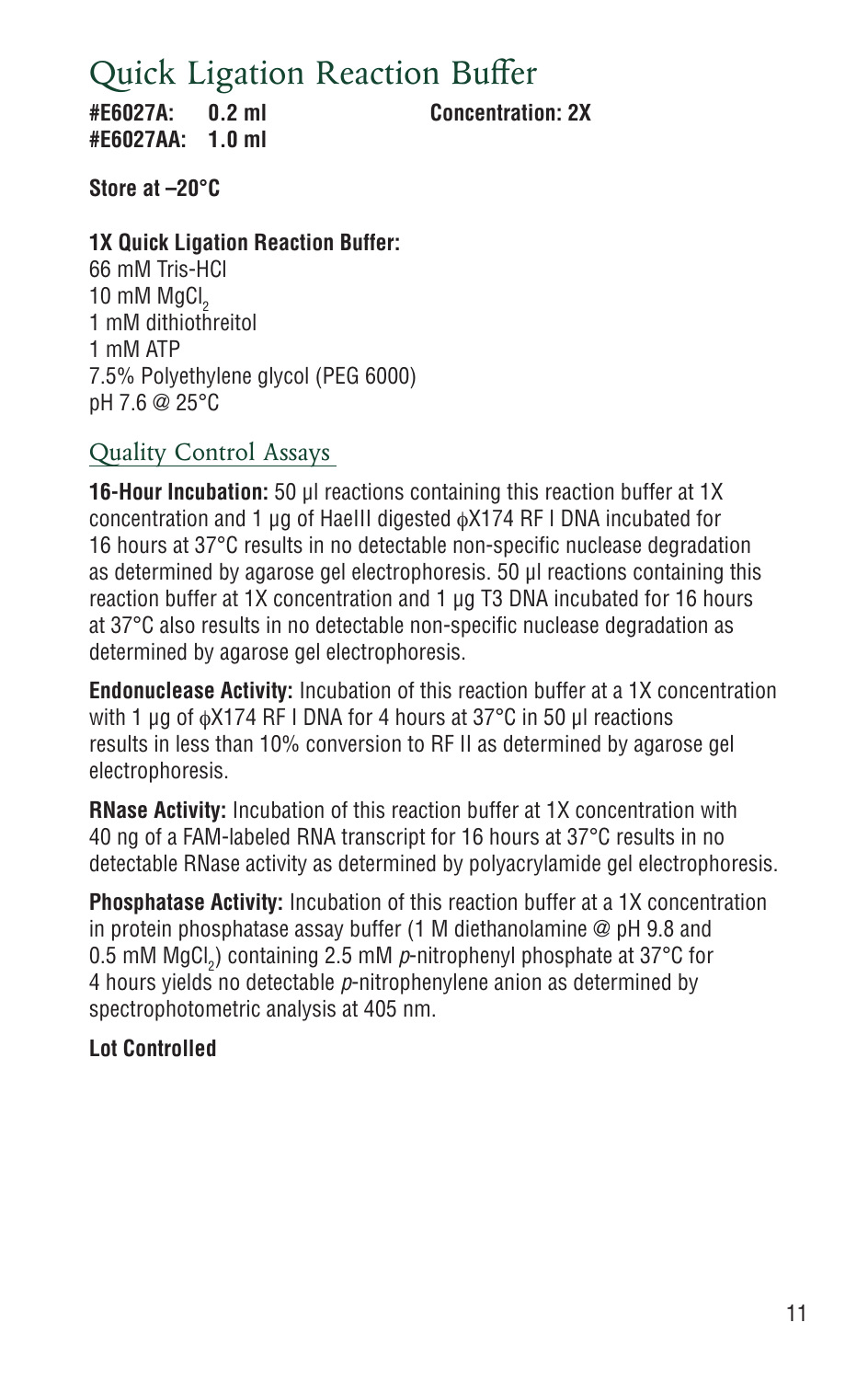*Bst* DNA Polymerase, Large Fragment

**#E6030A: 0.03 ml #E6030AA: 0.15 ml**



**Store at –20°C** 

**1X ThermoPol Reaction Buffer:**

20 mM Tris-HCl 10 mM KCl 10 mM  $(\text{NH}_4)_2\text{SO}_4$ 2 mM MgSO 0.1% Triton X-100 pH 8.8 @ 25°C

**Description:** *Bst* DNA Polymerase, Large Fragment is the portion of the *Bacillus stearothermophilus* DNA Polymerase protein that contains the 5´→ 3´ polymerase activity, but lacks 5´→ 3´ exonuclease activity.

**Source:** *Bst* Polymerase, Large Fragment is prepared from an *E. coli* strain containing a genetic fusion of the *Bacillus stearothermophilus* DNA Polymerase gene, lacking the 5´→ 3´ exonuclease domain, and the gene coding for *E. coli* maltose binding protein (MBP). The fusion protein is purified to near homogeneity and the MBP portion of the fusion is cleaved off *in vitro.* The remaining polymerase is purified free of MBP (1).

**Supplied in:** 50 mM KCl, 10 mM Tris-HCl (pH 7.5), 0.1 mM EDTA, 1 mM dithiothreitol, 0.1% Triton X-100 and 50% glycerol.

### Quality Control Assays

**SDS-PAGE Purity:** SDS-PAGE analysis of this enzyme indicates > 95% enzyme purity.

**16-Hour Incubation:** 50 μl reactions containing a minimum of 8 units of this enzyme and 1 µg of HaeIII digested φX174 RF I DNA incubated for 16 hours at 37°C results in no detectable non-specific nuclease degradation as determined by agarose gel electrophoresis. 50 µl reactions containing a minimum of 8 units of this enzyme and 1 µg T3 DNA incubated for 16 hours at 37°C also results in no detectable non-specific nuclease degradation as determined by agarose gel electrophoresis.

**Endonuclease Activity:** Incubation of a minimum of 50 units of this enzyme with 1 μg of φX174 RF I DNA in assay buffer for 4 hours at 37°C in 50 μl reactions results in less than 10% conversion to RF II as determined by agarose gel electrophoresis.

**Phosphatase Activity:** Incubation of a minimum of 50 units of this enzyme in protein phosphatase assay buffer (1 M diethanolamine @ pH 9.8 and 0.5 mM MgCl<sub>2</sub>) containing 2.5 mM *p*-nitrophenyl phosphate at 37°C for 4 hours yields no detectable *p*-nitrophenylene anion as determined by spectrophotometric analysis at 405 nm.

**RNase Activity:** Incubation of a minimum of 8 units of this enzyme with 40 ng of FAM-labeled RNA transcript for 16 hours at 37°C results in no detectable RNase activity as determined by polyacrylamide gel electrophoresis.

**Functional Activity (Nucleotide Incorporation):** One unit of this enzyme incorporates 10 nmol of dNTP into acid-precipitable material in a total reaction volume of 50 µl in 30 minutes at 37°C in 1X NEBuffer 2 with 33 µM dNTPs including [3 H]-dTTP, 70 µg/ml denatured herring sperm DNA and 50 µg/ml BSA.

#### **Lot Controlled**

#### **References:**

1. Kong, H., Aliotta, J. and Pelletier, J.J., New England Biolabs, unpublished results.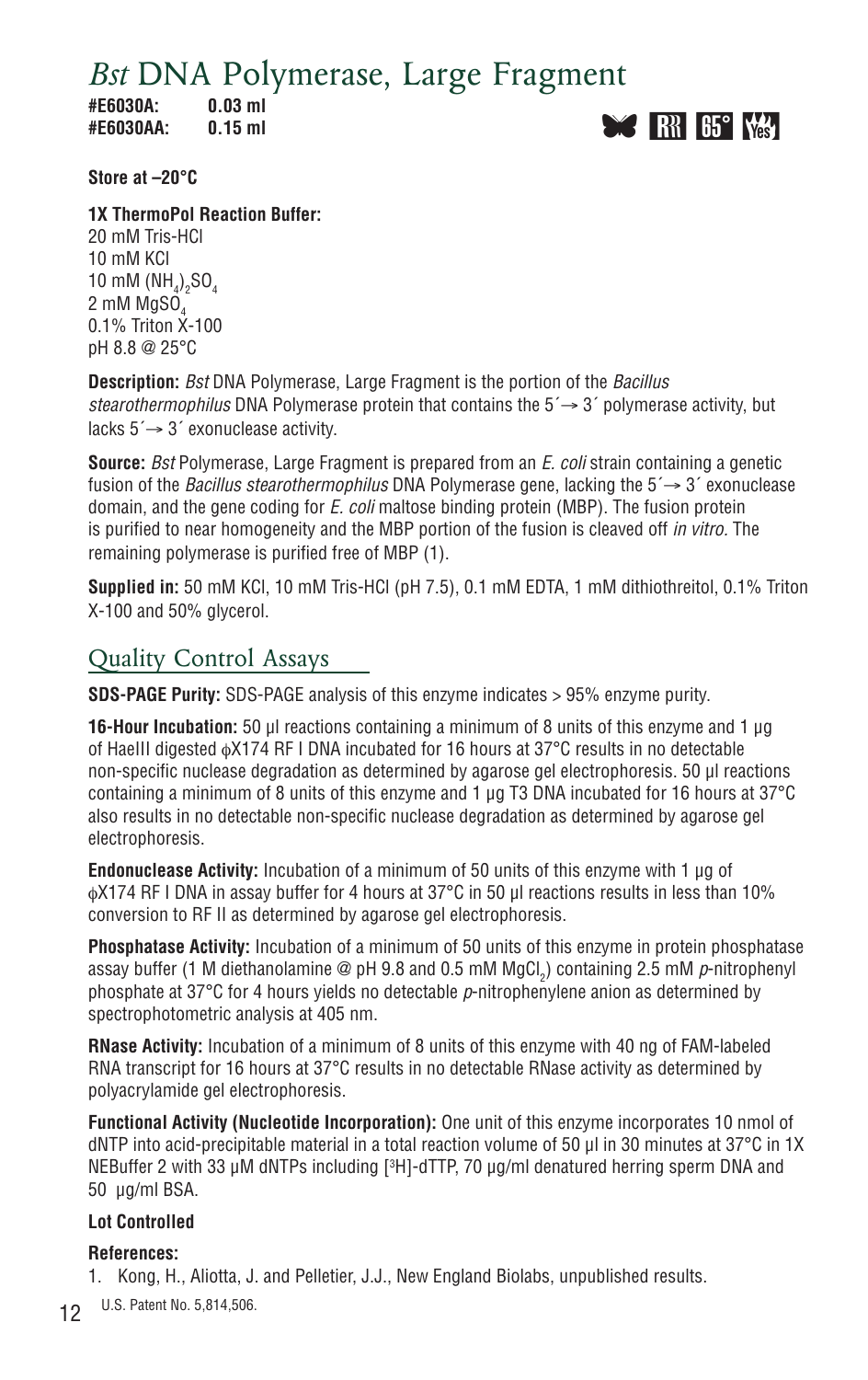# ThermoPol Reaction Buffer for *Bst* DNA Polymerase, Large Fragment

**#E6029AA: 0.25 ml**

**#E6029A: 0.05 ml Concentration: 10X**

**Store at –20°C** 

**1X ThermoPol Reaction Buffer:**

20 mM Tris-HCl 10 mM  $(NH_4)_2SO_4$ 10 mM KCl 2.0 mM MgSO, 0.1% Triton X-100 pH 8.8 @ 25°C

**Description:** New England Biolabs supplies a unique 10X reaction buffer for *Bst* DNA Polymerase, Large Fragment

## Quality Control Assays

**16-Hour Incubation:** 50 μl reactions containing this reaction buffer at 1X concentration and 1 μg of HaeIII digested φX174 RF I DNA incubated for 16 hours at 37°C results in no detectable non-specific nuclease degradation as determined by agarose gel electrophoresis. 50 μl reactions containing this reaction buffer at 1X concentration and 1 μg T3 DNA incubated for 16 hours at 37°C also results in no detectable non-specific nuclease degradation as determined by agarose gel electrophoresis.

**Endonuclease Activity:** Incubation of this reaction buffer at a 1X concentration with 1 μg of φX174 RF I DNA for 4 hours at 37°C in 50 μl reactions results in less than 10% conversion to RF II as determined by agarose gel electrophoresis.

**Phosphatase Activity:** Incubation of this reaction buffer at a 1X concentration in protein phosphatase assay buffer (1 M diethanolamine @ pH 9.8 and 0.5 mM MgCl<sub>2</sub>) containing 2.5 mM  $\rho$ -nitrophenyl phosphate at 37°C for 4 hours yields no detectable *p*-nitrophenylene anion as determined by spectrophotometric analysis at 405 nm.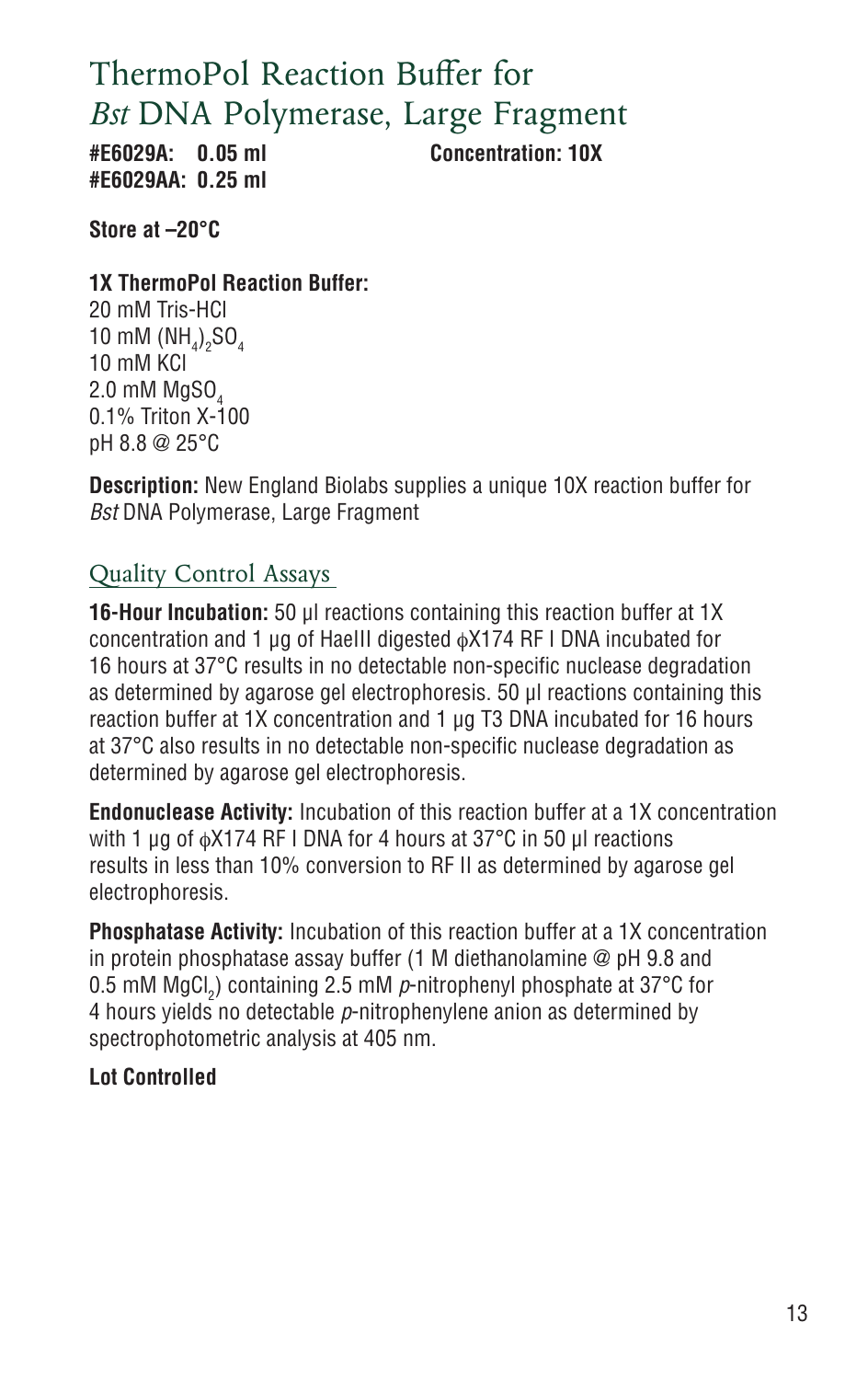# Molecular Biology Grade Water

**#E6031A: 1 ml #E6031AA: 2 ml**

### **Store at -20°C**

**Description:** Molecular Biology Grade Water is free of detectable DNA and RNA nucleases and phosphatases and suitable for use in molecular biology applications.

## Quality Control Assays

**16-Hour Incubation:** 50 μl reactions containing molecular biology grade water, 1X NEBuffer 2 (50 mM NaCl, 10 mM Tris-HCl, 10 mM MgCl $_{\rm 2}$ , 1 mM dithiothreitol, pH 7.9) and 1 μg of HaeIII digested φX174 RF I DNA incubated for 16 hours at 37°C results in no detectable non-specific nuclease degradation as determined by agarose gel electrophoresis.

50 μl reactions containing 43 µl of Molecular Biology Grade Water and 1 μg T3 DNA incubated for 16 hours at 37°C also results in no detectable nonspecific nuclease degradation as determined by agarose gel electrophoresis.

**Endonuclease Activity:** Incubation of molecular biology grade water, 1X NEBuffer 2 (50 mM NaCl, 10 mM Tris-HCl, 10 mM MgCl<sub>2</sub>, 1 mM dithiothreitol, pH 7.9) and 1 μg of φX174 RF I DNA for 4 hours at 37°C in 50 μl reactions results in less than 10% conversion to RF II as determined by agarose gel electrophoresis.

**RNase Activity:** Incubation of molecular biology grade water with 1X NEBuffer 2 (50 mM NaCl, 10 mM Tris-HCl, 10 mM MgCl $_{\textrm{\tiny{2}}}$ , 1 mM dithiothreitol, pH 7.9) and 40 ng of a FAM-labeled RNA transcript in a 10 µl reaction for 16 hours at 37°C results in no detectable RNase activity as determined by polyacrylamide gel electrophoresis.

**Phosphatase Activity:** Incubation of molecular biology grade water in protein phosphatase assay buffer (1M diethanolamine @ pH 9.8 and 0.5 mM MgCl $_2)$ containing 2.5 mM *p*-nitrophenyl phosphate in a 200 µl reaction at 37°C for 4 hours yields no detectable *p*-nitrophenylene anion as determined by spectrophotometric analysis at 405 nm.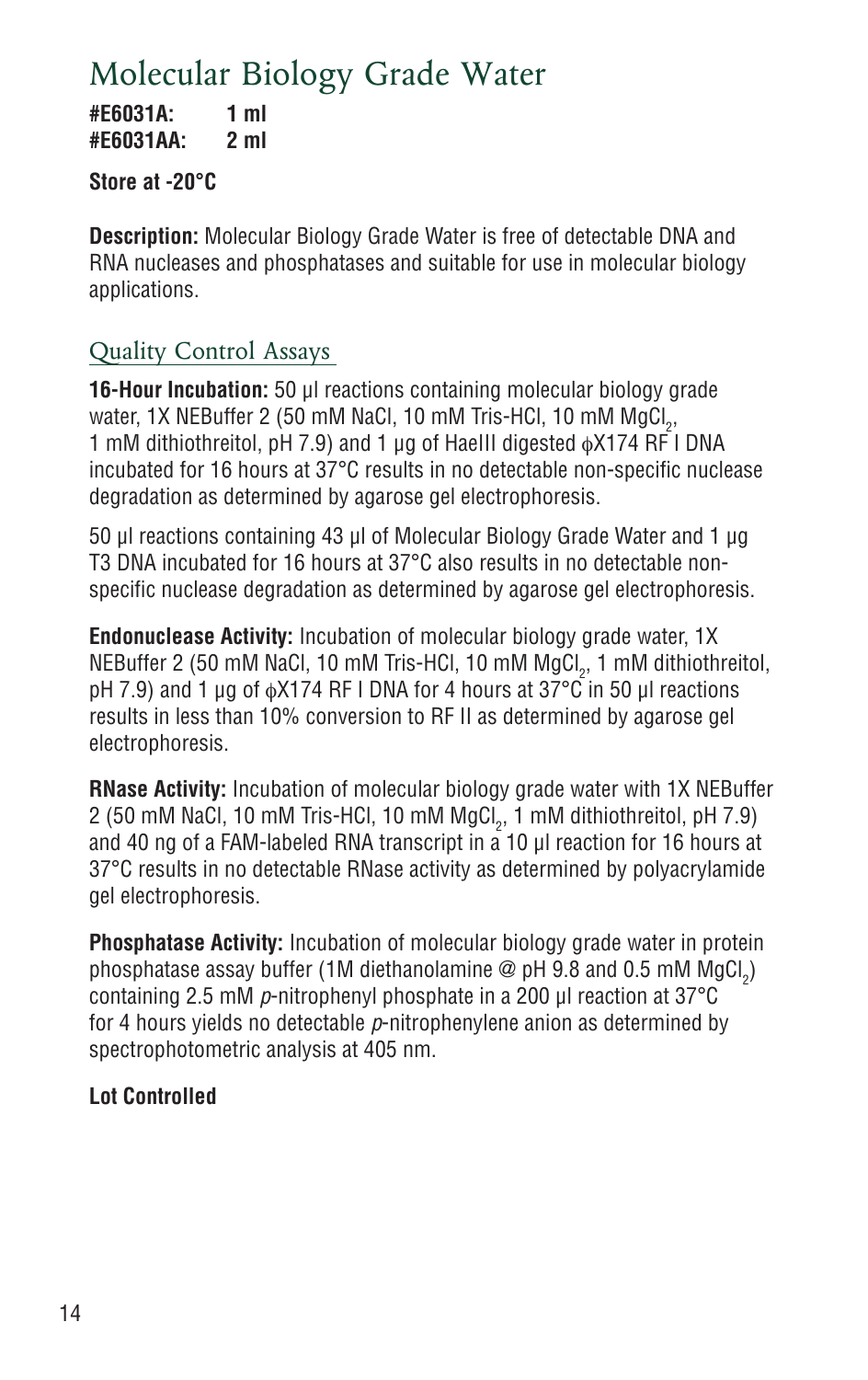# Hydrophilic Streptavidin Magnetic Beads

**#E6032AA: 2.5 ml**

**#E6032A: 0.5 ml Concentration: 4 mg/ml**

### **Store at 4°C**

**Description:** Hydrophilic Streptavidin Magnetic Beads are 2 µm supermagnetic particles covalently coupled to a highly pure form of streptavidin. The beads can be used to capture biotin labeled DNA.

**Supplied in:** 4 mg/ml suspension in phosphate buffer (PBS) (pH 7.4) containing 0.1% BSA and 0.02%  $\mathsf{NaN}_3$ .

**Support Matrix:** 2 µm non-porous magnetic microparticle.

**Binding Capacity:** The beads will bind greater than 800 pmol of free biotin per mg and greater than 400 pmol of single-stranded 20 bp biotinylated oligonucleotide per mg.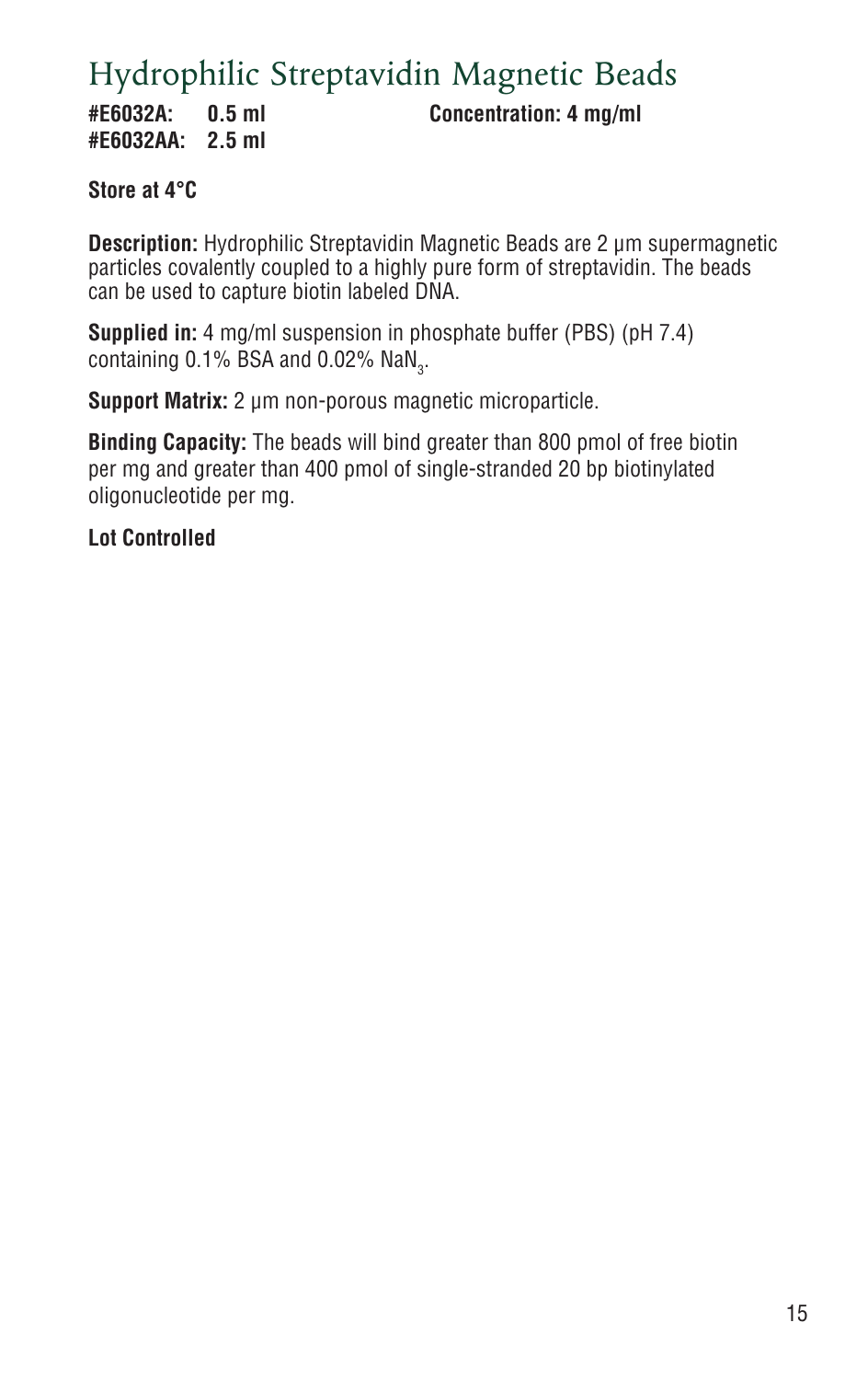# NEBNext Bead Binding Buffer

**#E6034A: 2.25 ml Concentration: 2X #E6034AA: 11.25 ml**

**Store at 4°C** 

### **1X NEBNext Bead Binding Buffer:**

5 mM Tris-HCl 0.5 mM EDTA 1 M NaCl pH 7.5 @ 25°C

**Description:** NEBNext Bead Binding Buffer has been optimized for binding biotin-labeled DNA to Magnetic Streptavidin Beads.

## Quality Control Assays

**16-Hour Incubation:** 50 μl reactions containing this reaction buffer at 0.2X concentration and 1 μg of HaeIII digested φX174 RF I DNA incubated for 16 hours at 37°C results in no detectable non-specific nuclease degradation as determined by agarose gel electrophoresis. 50 μl reactions containing this reaction buffer at 1X concentration and 1 μg T3 DNA incubated for 16 hours at 37°C also results in no detectable non-specific nuclease degradation as determined by agarose gel electrophoresis.

**Endonuclease Activity:** Incubation of this reaction buffer at a 0.2X concentration with 1 μg of φX174 RF I DNA for 4 hours at 37°C in 50 μl reactions results in less than 10% conversion to RF II as determined by agarose gel electrophoresis.

**RNase Activity:** Incubation of this reaction buffer at 0.2X concentration with 40 ng of a FAM-labeled RNA transcript for 16 hours at 37°C results in no detectable RNase activity as determined by polyacrylamide gel electrophoresis.

**Phosphatase Activity:** Incubation of this reaction buffer at a 1X concentration in protein phosphatase assay buffer (1 M diethanolamine @ pH 9.8 and 0.5 mM MgCl<sub>2</sub>) containing 2.5 mM  $\rho$ -nitrophenyl phosphate at 37°C for 4 hours yields no detectable *p*-nitrophenylene anion as determined by spectrophotometric analysis at 405 nm.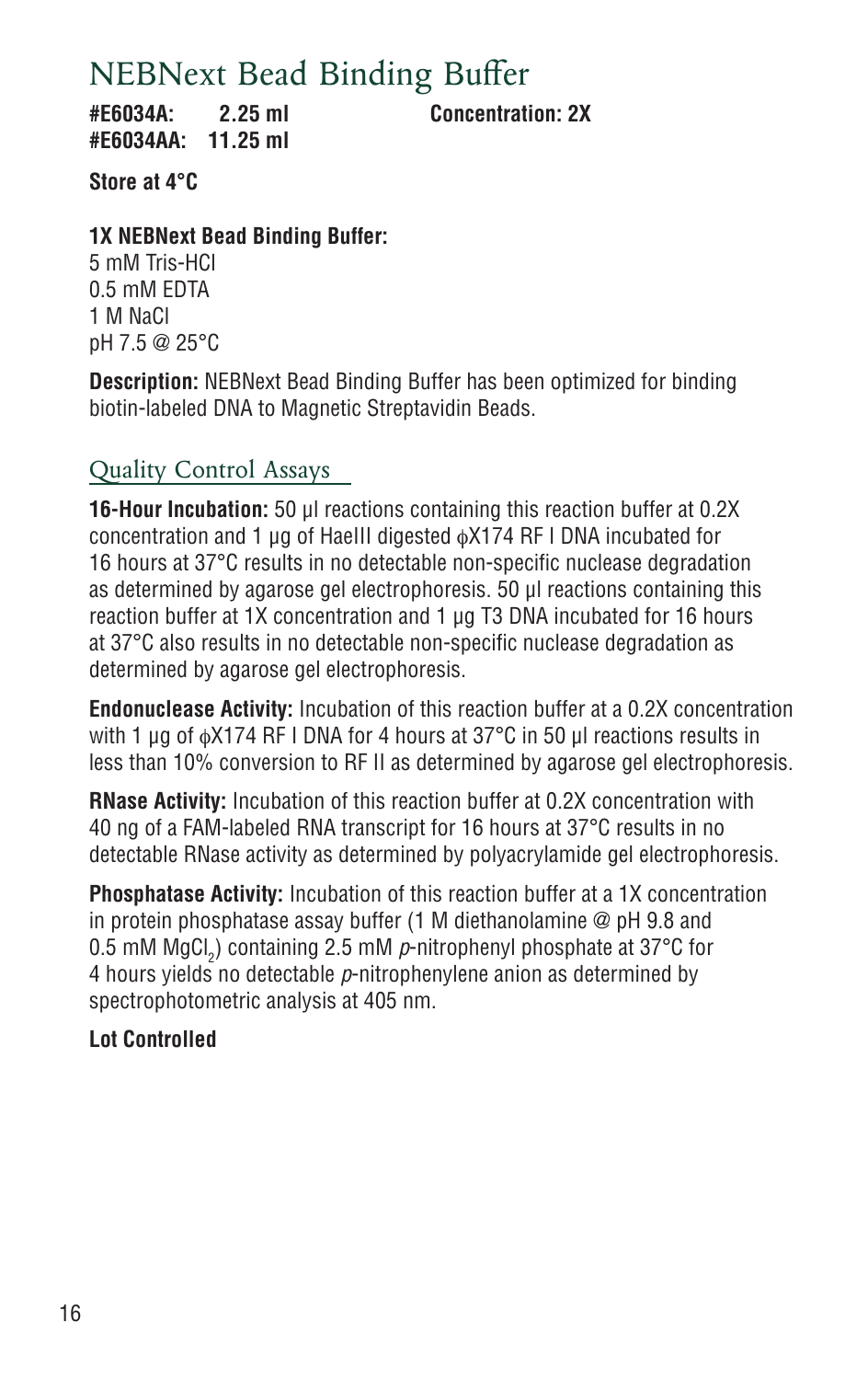## NEBNext Bead Wash Buffer

**#E6033A: 4.0 ml Concentration: 1X #E6033AA: 20.0 ml**

**Store at 4°C** 

### **1X NEBNext Bead Wash Buffer:**

5 mM Tris-HCl 0.5 mM EDTA 1 M NaCl pH 7.5 @ 25°C

**Description:** NEBNext Bead Wash Buffer has been optimized to remove nonspecific binding to Magnetic Streptavidin Beads.

## Quality Control Assays

**16-Hour Incubation:** 50 μl reactions containing this reaction buffer at 0.1X concentration and 1 μg of HaeIII digested φX174 RF I DNA incubated for 16 hours at 37°C results in no detectable non-specific nuclease degradation as determined by agarose gel electrophoresis. 50 μl reactions containing this reaction buffer at 0.1X concentration and 1 μg T3 DNA incubated for 16 hours at 37°C also results in no detectable non-specific nuclease degradation as determined by agarose gel electrophoresis.

**Endonuclease Activity:** Incubation of this reaction buffer at a 0.1X concentration with 1 μg of φX174 RF I DNA for 4 hours at 37°C in 50 μl reactions results in less than 10% conversion to RF II as determined by agarose gel electrophoresis.

**RNase Activity:** Incubation of this reaction buffer at 0.1X concentration with 40 ng of a FAM-labeled RNA transcript for 16 hours at 37°C results in no detectable RNase activity as determined by polyacrylamide gel electrophoresis.

**Phosphatase Activity:** Incubation of this reaction buffer at a 0.5X concentration in protein phosphatase assay buffer (1 M diethanolamine @ pH 9.8 and 0.5 mM MgCl<sub>2</sub>) containing 2.5 mM  $\rho$ -nitrophenyl phosphate at 37°C for 4 hours yields no detectable *p*-nitrophenylene anion as determined by spectrophotometric analysis at 405 nm.